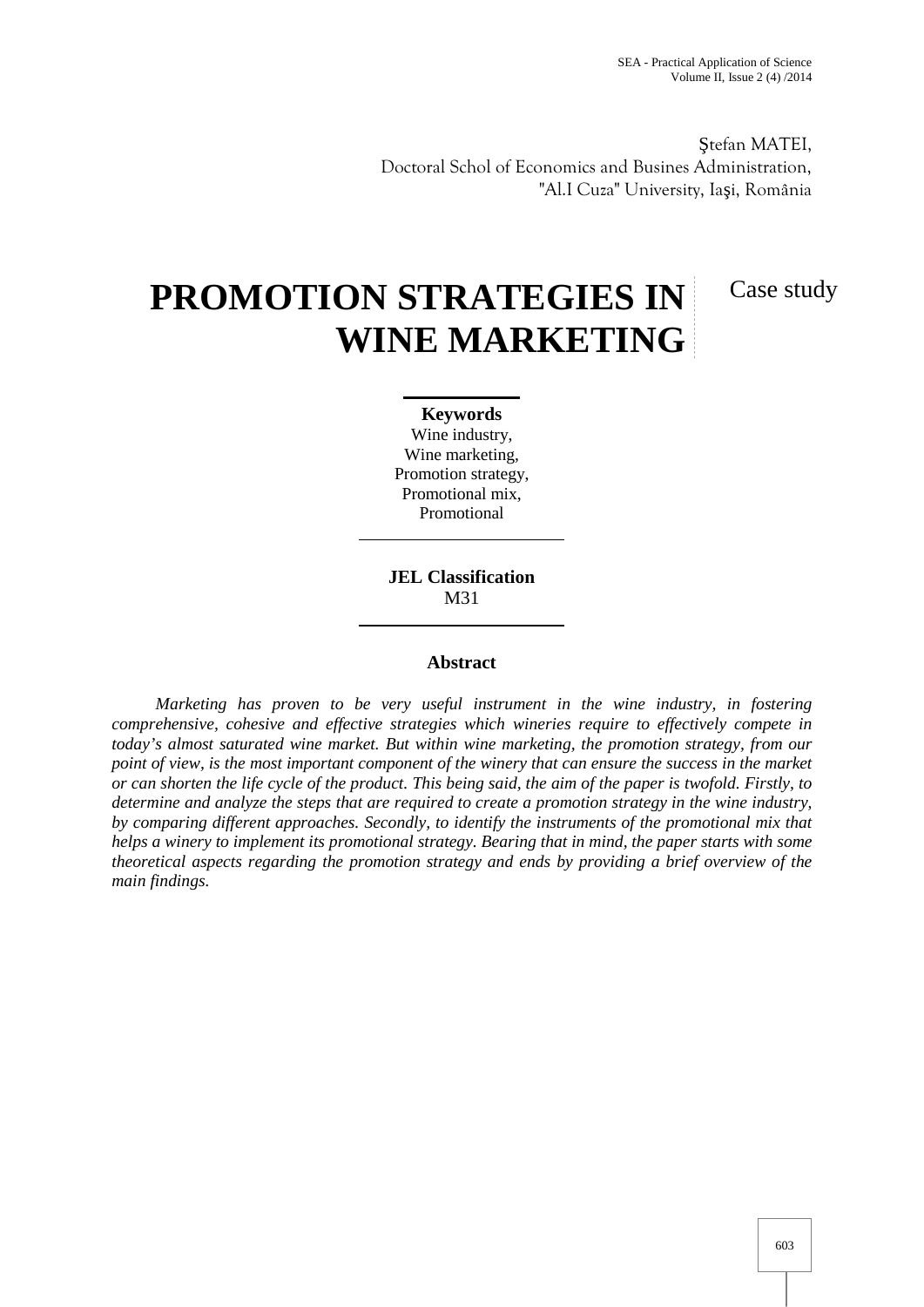#### **1. INTRODUCERE**

Wine companies should clearly understand what implications of the marketing discipline exist in the activity they perform, in order to compete effectively on a somewhat saturated wine market. Only this way, a wine company can offer products that live up to the expectations of those customers available and able to purchase. Currently there are operating (and not only for Romania), wine companies which often prove to be inefficiently run by overwhelmed managers, applying the same old strategies, uncalibrated to the market trends and which do not incorporate marketing as a vital element in fulfilling the mission of that company. Several Romanian wine industry entrepreneurs have no thorough training (specialty), their actions being based primarily on "experience made over time". Agricultural enterprises, in general in Romania, do not have their own marketing department, its tasks being awarded to the General Director (for small companies) or individuals designated to sell the company's products, but without a thorough grounding in terms of marketing wines.

It was demonstrated that most wine companies are geared more towards the production and sale of wine, but the distribution represents only a part of the process of marketing. In a strict sense of the term, many companies see in marketing only that part regarding the *promotion*, i.e. elements that refer to: label design and other components used in the packaging, shelf placement, representative agents at the counter, loyalty cards, dedicated tasting events etc. Indeed, these are all very important elements of marketing applied to the wine sector, but entrepreneurs' attention and efforts should not focus exclusively on them. In conclusion, promotion and product distribution are not synonymous to marketing, they are only the components. If the customer's needs are properly identified and the wine products are of high quality, being distributed and promoted effectively, these products will be sold very quickly. So the distribution and promotion, along with product and price, are components of a highly complex wine marketing mix.

Given the offer and wide variety of wines available to consumers in the global market, the competitiveness in this sector is often quite fierce. Therefore, in the wine industry, any manufacturer who wants to increase their sales or at least to defend its market share should engage in a form of promotion to maintain its customers.

The aim of the paper is twofold. Firstly, to determine and analyze the steps that are required to create a promotion strategy in the wine industry, by comparing different approaches. Secondly, to identify the instruments of the promotional mix that helps a winery to implement its promotional strategy. Bearing that in mind, the paper starts with some theoretical aspects regarding the promotion

strategy and ends by providing a brief overview of the main findings.

#### **2. THEORETICAL ASPECTS REGARDING PROMOTION STRATEGIES**

The communication and promotion policy of a company includes its multitude of internal and external measures acting on knowledge, conceptions and attitudes of market participants towards the organization performance (Bruhn, 1999, p. 213.). In the broad sense of the term, communication policy includes not only market-oriented communication but also that manifested inside the company.

In Munteanu's conception (2006, p. 367), promotion appears "as a result of communication". Since communication process includes several components (internal communication, marketing, recruiting, financial, political and local), the activity of promoting the company's products and its image is affected mainly by marketing communication. Promotion therefore appears as an element of communication and given its importance and connection whole to a part, this is sometimes called "promotional communication".

The goal of any promotion policy, regardless of the nature of the industry in which the company operates, is to influence directly or indirectly the purchasing attitude of the target market. Or, as understood by Munteanu (2006), the role of promotion is to "stimulate, develop and guide the potential customer needs" (p. 368). This (i.e. promotion policy) must inform, persuade or remind the public about the products or services of a company. Given the increasing competition in the market as a result of globalization, including the wine industry, the policy of promoting of a company is, not infrequently, a very important strategic element that can ensure the success of that company on the market, or it can guarantee failure.

Bruhn (1999) identifies five key phases in the development of communication policies in companies: 1) unsystematic communication phase (50s) characterized by a less significant role of communication policy and a greater focus on supply, given the fact that it was melting due to a very high demand; 2) The phase of product communication (60 years) was a period in which policy of communication gained ground, this being required to support sales activities; 3) the phase of communication with target groups (70s) assumed that firms should address differentiated to customers in the target group and to satisfy a specific need; 4) the competitive communication phase (the 80s) in this phase being introduced communication to mediate customers a unique form of USP, aiming at a delimitation of competition; 5) integrated communication phase (the 90s) when communication becomes a success factor in market competition, although communication conditions become more difficult. We can fill this array with a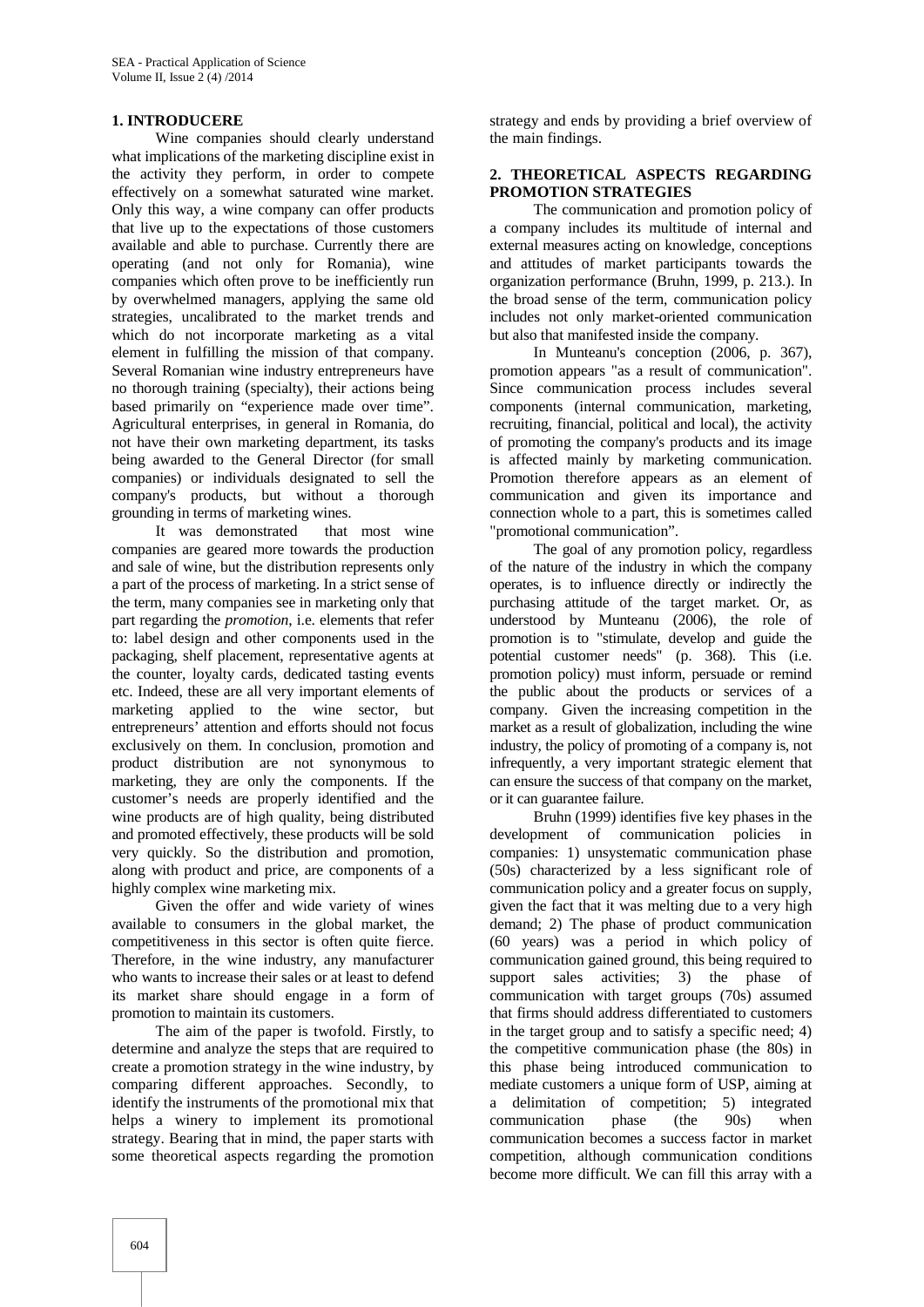new phase of communication (sixth), the one at level of art (2000), when companies use tools increasingly more sophisticated and adapted to audience and trends in the online environment.

The importance of promotion policy in the current environment, one characterized by a multitude of products both in industry and commerce, consists mainly of (Munteanu, 2006, p. 368): a) compensating factors leading to the decline in sales; b) the extension of product life cycle; c) development of strategic and tactical objectives of the company.

According to Munteanu et al. (2008, p. 177), the classic elements of the communication process are: 1) The source or the transmitter (which may be a natural or legal person directly interested in the promotion of a product or service); 2) the message (the content of which is realized depending on the lens pursued: information, persuasion or reminder); 3) communication channel (element providing physical support and guarantees communication circuit message from source to destination) and 4) the consignee or receiver (identified by the target market or receiver of the message). On the other hand, Munteanu (2006) identifies nine such elements of the "communication system". Besides transmitter (called the source of communication), message communication channel (or average) and receiver he also identifies: 1) encoding (the mechanism that "translates" the ideas of the message in symbols, signs and images); 2) decoding; 3) response (the ensemble of audience reactions after receiving the message); 4) feedback (representing the response the receiver sends to transmitter); 5) disruptive element (or noise refers to the distortion that can occur between the message emitted and that received).

#### **3. CREATING A PROMOTIONAL STRATEGY IN THE WINE INDUSTRY**

In a narrow sense of the term, promotion refers to the way in which it informs or induces a person to purchase a product. The promotional strategy of a company is closely linked to other aspects of the components of the marketing mix (being an integral part). Like other components of the marketing mix, promotional strategy development is a complex activity, difficult to achieve but possible of utmost responsibility for decision-making bodies of the company. Given that this activity includes a financial effort from the company (not small most of the time) there has to be estimated also the effectiveness of this effort. For this reason it requires a strategic approach to all promotional activities, activities to be carried out in close liaison with the wine company's overall strategy and vision.

In the design, development and implementation of promotional strategies, the literature recommends compliance with general principles. They were clearly caught by Munteanu (2006, p. 384):

a) *principle of existence:* promotional strategy should be written, disseminated and accepted by all subjects directly concerned;

b) *principle of clarity:* promotional strategy is based on clear ideas, relevant;

c) *the realism principle*: promotional strategy objectives must relate to the resources available to the company;

d) *principle of differentiation:* the promotional strategy should contribute to the success in marketing, where its output is a differentiation;

e) *principle of adaptation:* promotional strategy should be adapted to the promotional tools available;

f) *the coherence principle:* the success of promotional strategy is guaranteed by the coherence with which it is made and applied;

g) *acceptability principle:* the success of promotional strategy is conditioned by its knowledge by the internal environment since a part of promotional activity is carried out by employees.

In the specialized literature have been identified three main forms of promotion policy strategy (see Figure 1): the strategy of attracting (PULL strategy), push strategy (PUSH strategy) or a combination of these.

As can be seen in Figure 1, the strategy which will be chosen for a company depends on the nature of the product market (wine market) and the stage of the product life cycle (launch, growth, maturity or decline). Regardless of which option will be chosen, the final decision will have a strong impact on the configuration of the promotional mix.

A PUSH strategy implies that a wine company to convince the intermediate segment members (sales agents and distributors) to "push" the wine through distribution channels to final consumers making use of specific promotional tools. This is the most effective strategy for wine exporters in emerging countries. The wine company promotional objective should be geared towards persuading importers and retailers that these companies to take the wine (and not the competitors), to promote themselves and / or to "push" to the final consumer.

To convince importers and retailers to take over the wine to sell, a company may use certain tactics to make from that product a more tempting offer than the competition, such as offering the best service, competitive prices, rebates and the ability to make reservations. It is the responsibility of the intermediary that once taken the merchandise (in this case, wine) to make all necessary arrangements for it to be purchased by the consumer (including its promotion).

For example, in Denmark supermarket chains often use Bundle pricing strategy, which groups in the same package a number of products offering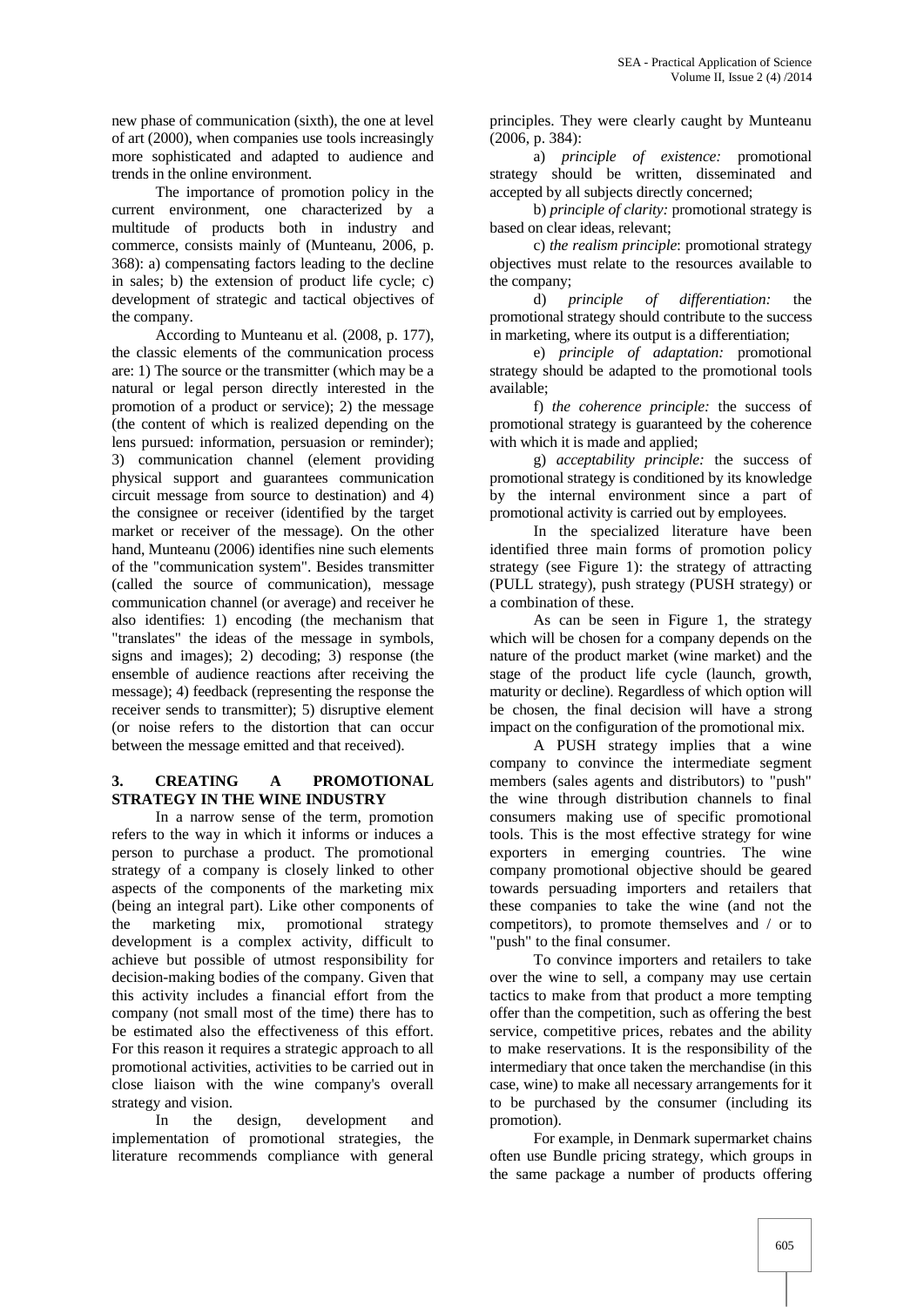them at a discounted price. The package price is based on the concept that the consumer is worth more the integrated offer than the individual products. Danish consumers often purchase wine that is on offer at a special price. The largest wine distributor in Denmark, COOP, records a rate of 70- 80% of wines sold at special offers. The promotional scheme used by supermarket chain Dansk Supermarked consists in grouping of three bottles of wine for a price of 13.42 Euros.

Through PULL strategy, there is attempting to determine consumers to "pull" products to them from the wine company through various marketing channels. So, the wine company focuses its all marketing communication tools to the final consumer with the hope of stimulating his interest and its subsequent application for an assortment of wine. Such a strategy is more specific to leading products such as wines with a unique taste or a certain range of wines with a grape rarely certified. In this case, a wine company must make financial efforts higher than it would be if they applied the PUSH strategy.

The promotional policy objectives of a company that applies a PULL strategy are directed to inciting consumers to try a new wine, by attracting them from substitute products and finally, to the development of strong and lasting relationship with the final consumer. Thus, there can be sent brochures with useful information to stimulate potential buyers to purchase a particular wine of the company. Such a method proves to be effective in the case of online wine sales: the consumer acknowledges the product attributes reading the information on the website, asks questions to clarify using online communication platform, and, finally, buying wine using online payment platform.

Kotler et al. (2009) proposed that in order to develop an effective communication strategy, a company should go through a six-step process (see Figure 2).

According to Kotler et al. (2009), the development of an effective communication policy starts with identifying the target audience to further enable to provide answers to questions: What will communicate / promote? (the content of the message), How will communicate / promote? (structure and message format), When will communicate / promote?, Where will communicate / promote? Who will communicate / promote the product? (source of the message). After fixing the communicational policy objectives (generally, they converge to motivate the customer to buy the product) the message is conceived that will be communicated. The authors recommend using AIDA model in the elaboration of the subject: captures attention, arouses interest builds desire and causes an action. Conceiving the message involves, as we have seen in the model presented by CBI completing the three steps: developing the

content (what is communicated?), Building structure (as communicated?) and identifying the optimal format (what is communicated?). Choosing the promotional instrumentation involves opting for personal communication channels or non-personal or for a combination thereof. After selecting the source of the message (the company being able to choose between celebrities, professionals, etc.) takes place the collection results. Specifically, the company needs to assess the impact of the communicational policy on the target audience and to review some steps if the efficiency obtained is lower than that proposed.

The Centre for Promotion of Imports from developing countries (CBI) produced a study which aims to support companies in developing strategies to promote wine and related promotional instrumentation needed for wine sales efforts. It subsequently tested the model proposed in the case of countries such as Denmark, Poland, Sweden, UK and others. The study provides recommendations to these countries regarding: ways of searching wine consumers on the market, tactics for selecting the best consumers and strategies to address them.

According to CBI Center, the development of a successful promotional strategy (efficient and the cost-results above average report) involves the nine-step process (see Figure 3):

1. In a first step the wine company identity is established (a list of all features that fall within the description of the company's identity is realised). In this endeavour, we can consider the following: mission, products, facilities, locations, prices, taste wine grape kinds, brand, quality management, corporate social responsibility, certificates, social liabilities etc.

2. In the second stage develops the theme. The wine company should provide an answer to the question "What attributes of the product / service attracts consumers?" It may refer to aspects such as quality, price, variety of grapes, sustainability, region or country of origin.

3. In the third stage is identified the target audience. Thus, the promotional instruments can calibrate to customers' needs, identifying how they get information and how they make decisions. The company can focus on the bottom level, middle or top of the consumer market (wine Premium / Super Premium or table) or may consider the on-trade market or off-trade.

4. Setting objectives takes place in the fourth stage of the development of promotional strategy. The completion of this stage should enable the wine company to identify what results are intended to be achieved and in what time frame. Thus the winegrower may move towards: higher export sales, gaining a larger market share, the company's growth, development of a well known brand etc.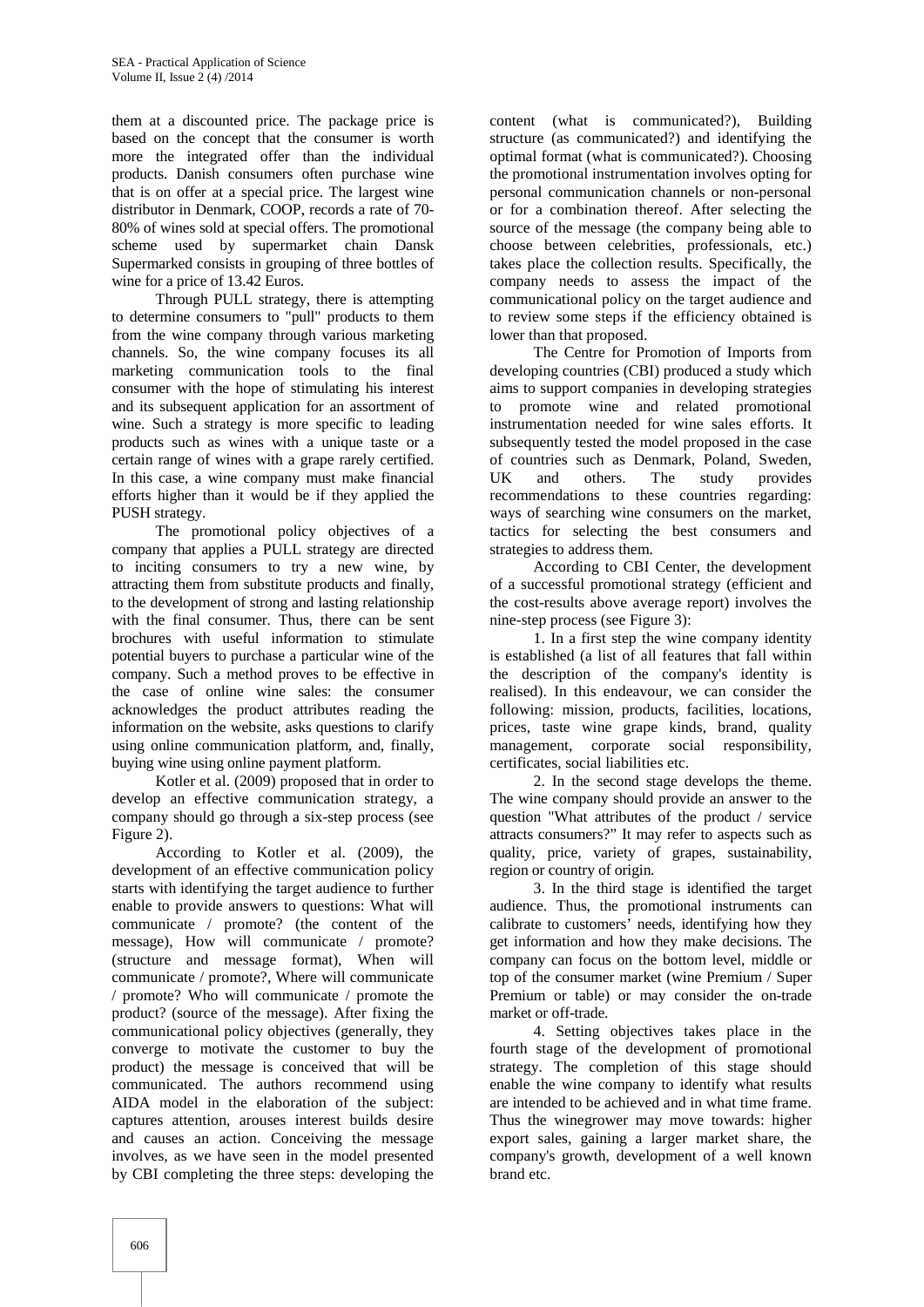5. Having established the theme, the audience identified and the objectives set, the content development takes place of the promotional message. This refers to the elements of attraction that must be included to attract and persuade the target audience. The message content can be one of informative character (without expectations of response) or persuasive (case in which the consumer is persuaded to buy wine appealing to logic and emotion).

6. The message structure is developed in the sixth stage. Depending on the message content, the company develops later its structure. In the message structure can enter: a) attraction elements of rational nature, highlighting the functional benefits the product advertised offers; b) attraction elements of emotional nature that arouse positive or negative feelings that will motivate the acquisition of the product; c) moral elements of attraction, covering public sensitivity and are mainly used to support particular causes. However, the arguments that appear in the message structure are: unilateral (only highlighting product benefits) or bilateral (highlighting qualities and weaknesses of the product and are usually directed to an educated audience). The order of presentation of these arguments may be at the beginning or end of the message, depending on what follows the company.

The promotional strategy for which the wine company will opt depends largely on the stage of the life cycle in which the wine is at the time. If wine is new launched (launch phase), it is recommended to use an informative nature message to notify / inform the audience so that wine appeared is available. For a wine in the growth phase of the product life cycle, persuasive messages are recommended in order to increase brand loyalty. The messages attractive elements of rational nature can be used, for example, to attract attention to competitive prices of wine, while motivational messages can draw attention to the unique taste of wine. For wines of maturity or decline stages, the most appropriate messages are those of reminding, in order to be able to extend their product life cycle stage.

7. In the seventh stage the specific message format is developed using promotional techniques (depending on business needs). The message format must be convincing regardless of the means of communication chosen. For this reason, there will be special emphasis on the title, images and colours used in the composition of the message, which is broadcast in print, tone and voice for television and radio.

8. Choosing the promotional mix involves establishing a system of message delivery. This mix contains a number of techniques for initiating, increasing and maintaining awareness regarding what gives the company to the consumer (in terms of cost-effectiveness). The component elements of the promotional mix (have been treated in the previous chapter) are: advertising, public relations, sales promotion and personal selling.

9 In the last stage of the definition of promotional strategy, takes place the evaluation, when is determined the effectiveness and the cost benefit report of the strategy on the promotional objectives set.

Munteanu (2006) considers that a successful promotional strategy should be designed and organized according to a realistic program, coherent, adaptable and well founded. Thus, he proposes that the implementation program of achieving a promotional strategy to involve the methodology in 10 steps closely interrelated (see Figure 4). Such a model may well be implemented in a wine company.

Within the target identification stage, the wine company sets receptors or auditors of the issued promotional message emitted. Like the first stage identified by Kotler et al. (2009) in this phase are essential peculiarities of the audience; they will have a great importance in shaping the promotional strategy, influencing it in the following way: "what to say, how to say, when to say, where to say and who should say" Munteanu (2006, p. 386). Successful completion of this phase will enable the company wine to choose appropriately message, media used, the techniques used and budget.

The second step involves determining not only the central objective (seeking the sale of wine), but intermediate targets: cognitive objective (aimed at popularization of wine and the company producing the product), affective objective (which aims to retain consumers current) and proactive goal (which aims to motivate the customer to buy wine and bring new consumers). The message conceiving involves what to say to the audience, how to tell the audience who to tell and how to tell conceptually symbolic. In other words, it is fixed the axis, the theme, the source and the presentation form of promotional messages. Communication media selection involves choosing a personal channel or impersonal. The establishment of the promotional budget is one of the most complex and difficult tasks for a wine company, because the successful passage of this stage depends on achieving goals. Without going off on a way of setting budgets in particular, we just mention: the available funds method, the percentage of sales method, the method of the level of competitive parity or the objectives method.

The next important step in the design of promotional strategy is to develop promotional mix respectively the promotional instrumentation using as efficiently the budget allocation received. Subsequently, it chooses one of the strategic alternatives identified at the beginning of this chapter (strategy of attraction (PULL strategy),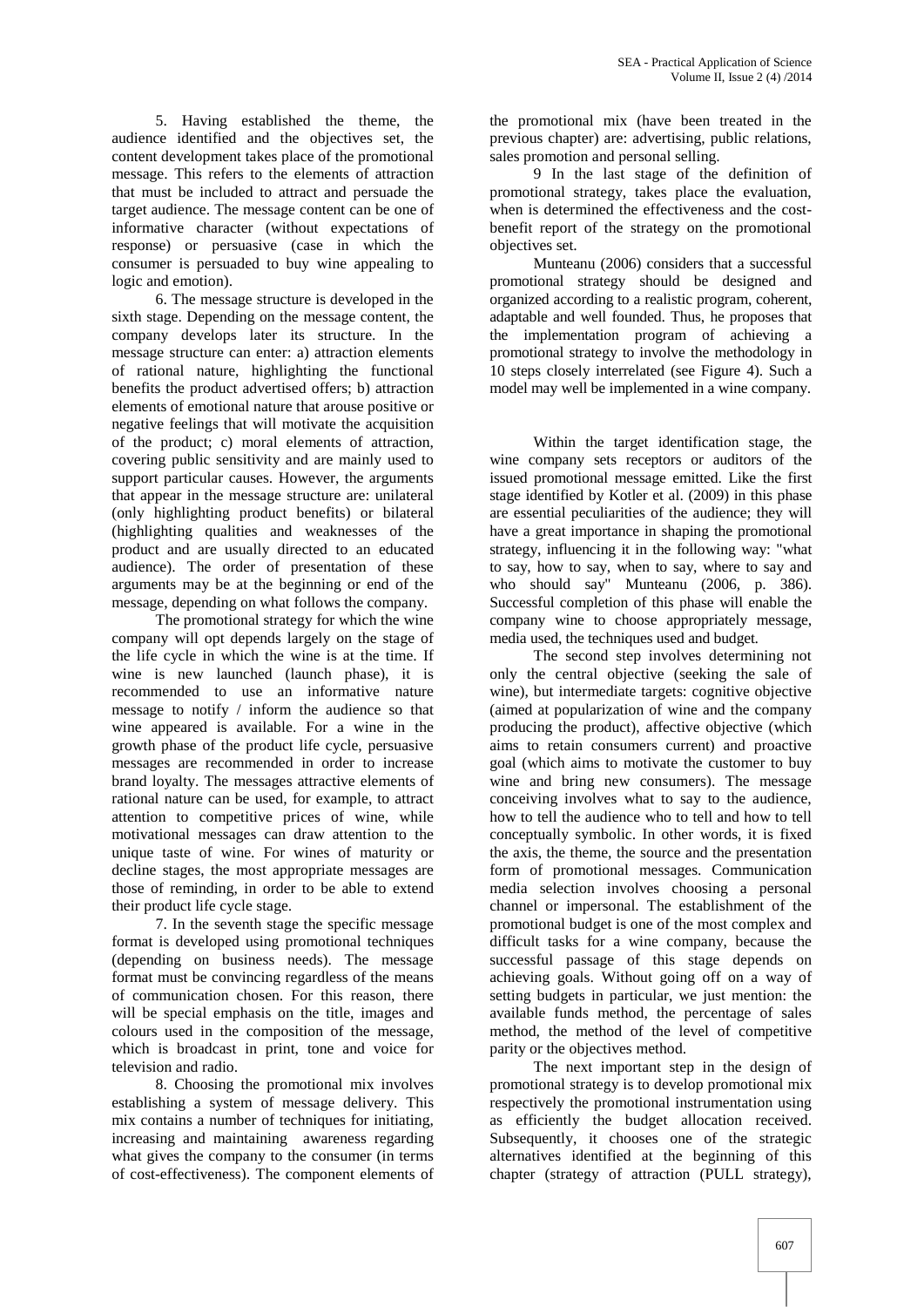push strategy (PUSH strategy) or a combination thereof) and of its specific instrumentation.

The implementation of promotional strategy is the eighth stage and also the one that sets in motion all the elements identified and listed so far; concrete actions are made, specific to promotional tools used. The media plan includes the timing and volume of communication for each particular promotional support.

The final stage of the program comes to close the circuit and to perform a control and evaluation of the results of the promotion. Regardless of the feedback's nature (positive or negative), it incorporates the following program design and organization of a promotional strategy.

Balaure et al. (2002) find that developing a promotional strategy involves a high degree of knowledge of economic and social environment, that of the competition, the market and its mechanisms, consumer behaviour, ways of action for competitors or business partners and the specificity and the effects of various promotional tools. A company (including the one that works in the vineyard) has at hand a number of strategic options when designing their promotional strategy. Based on several levels and criteria, depending on which the promotional activity differs, a wine company can formulate policy strategy to promote inclining to one of the strategic options identified by Balaure et al. (2002) and shown in Figure 5*.*

By creating a portfolio of tools and action instruments specific to promotional activity there is outlined the related promotional strategy. Thus, the promotional strategy for which will choose a wine company will include a mix of shares and means subordinated to the overall marketing objectives of the company and built so as contribute to achieving them with success (adapted, of course, to the external environment and to the specificity of wine product).

#### **4. THE ELEMENTS OF THE PROMOTIONAL MIX**

Promotional mix of a company is designed according to the objectives pursued. In identifying policy objectives of promoting, it is of particular importance making a distinction between those of economic and psychological nature. Packaging is very important, but the content is definitive and he is the one who gives the final grade to product and the service (Ioan et al., 2013a, 2013b, 2014).

Obviously the economic objectives of promotion policy refer to turnover, market share, market share, return on investment etc., variables that are often easily identifiable and measurable. Depending on the types of reactions to stimuli targeted by the promotion policies, Bruhn (1999) identifies three categories of psychological objectives: a) objectives oriented cognitively:

attention and perception of offers, brand and product knowledge, product knowledge advantages; b) affective oriented objectives: interest in product offerings, product image perception, product and brand positioning, emotional experience; c) conative oriented objectives: attitude towards information, purchase intentions, purchases of test, or those repeated, reactions to specific actions. The advantages of such objectives consist of a more direct deduction of cause-effect correlations of the communication policy.

In designing the promotional mix, a company also takes into account, in addition to the objectives pursued, the financial resources available and the audience to whom it is addressed (Prutianu et al., 2004).

In developing promotional mix this expresses the influence of a number of factors with direct impact (Munteanu, 2006, p. 370): the type of market of the product, the strategy chosen by the company to stimulate sales, the buyer preparedness stage, the lifecycle of the product and the company's position in the market hierarchy. Depending on the type of the product market (be it consumer goods or industrial goods), the configuration of the promotional tools is different with a distinct level of relative importance. Regarding sales incentive strategy, a company can choose between the following two alternatives: the strategy to attract (pull strategy) or push strategy (push strategy). Regardless of which option you choose, the final decision will have a strong impact on the promotional mix. Positioning the buyer in a certain stage of its preparation (of the six existing: ignoring product, information on the existence of the product, product knowledge, awareness of the benefits, purchase, repeat purchase), determines using certain promotional tools by the company, thus influencing the configuration of the promotional mix. The latter is influenced by life cycle stage in which the product is at a given time: launch, growth, maturity or

decline.<br>Communication tools a company can use in implementing the promotion strategy can be grouped into four main categories: advertising (institutional and product advertising), sales promotion (including coupons, prizes, customer loyalty programs, samples, contests, point presentation), public relations (media relations, corporate communication and lobbying) and personal selling (prospecting, planning the presentation, preparation and end of the contract). Kotler et al. (2010) identifies, in addition, a fifth category, namely direct marketing. These tools form the promotional mix of a company as shown in Figure 6.

Depending on the audience followed by promotion policy and the objectives set by it vis-a vis the audience determined, Matei-Gherman (2010, p. 87) identify appropriate promotional tools of a company (see Table 1).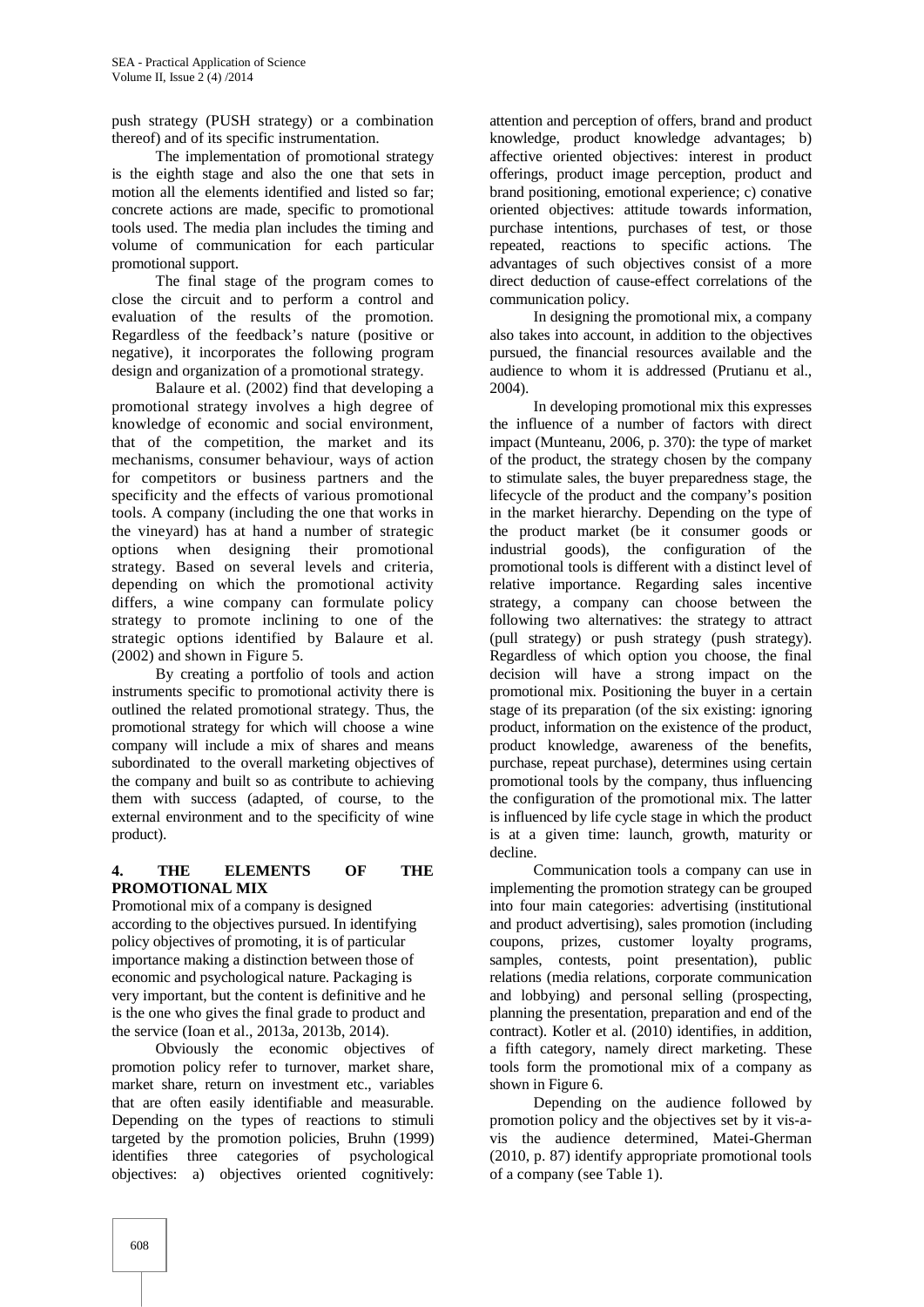Niculescu (2000, p. 292) groups promotional mix elements by way of action (direct or indirect) and promotion policy objectives (communication or stimulation), identifying a wide range of promotional tools (see Figure 7). On the other hand, Lendrevie and Lindon (1997) grouped the promotional tools into four categories: strictly promotional tools, other tools of marketing with powerful promotional content, the organization and its staff and sources outside the organization (see Figure 8 ).

As has been noted, it is very difficult to achieve a systematic typology of communication tools a company can use in implementing the promotion strategy. However, the literature distinguishes, depending on the nature and role of promotional tools in the company's communications system, four main categories: advertising, sales promotion, public relations and personal selling (plus direct marketing identified by Kotler et al. (2010 )). The differences between the four main categories of promotion were presented in a synthetic form in Munteanu et al. (2008, p. 179) and these are shown in the table below (Table 2). Each of these components of the company's promotional mix includes a set of tools and specific techniques of action but all these cooperate in achieving the strategic objectives of the enterprise. Regardless of the nature of the promotional activities, the homogeneity or heterogeneity of the techniques that they suppose, their action in time, the economic effects entailed or other variables, a modern company must always bear in mind their complementarity. A company that wants to gain market performance and outperform their competition must use these components of the promotional mix in a manner not isolated, but to incorporate them into a cohesive promotional and operational policy capable of contributing significantly to achieving its strategic objectives.

The configuration of promotional mix is made by the Company with respect to: a) target audience (consisting of public bound); b) purpose (in relation to selected audience); c) resources available (that the company has at its disposal engaging the means to promote).

#### **5. CONCLUSIONS**

Wine is a complex commodity, almost enigmatic. Like a diamond, it has several facets: provider of a subsistence living but also luxury item, well paired with a healthy but excessive consumption can lead to perdition, symbol of status in society and a drink of rural origin produced with a huge load religious and cultural symbols but which may be associated simultaneously with hedonistic and depraved behaviour, an element of fashion, experiences and cargo alike. Precisely from the product's complexity derives the high degree of sophistication of research in wine domain

and also the novelty of the formalities made. In this context, wine marketing (as a sub-domain of wine economics) can be very effective for a winery and can help it compete effectively in a somewhat saturated wine market.

The promotion activity can be quite expensive for a company, but when it is done properly, the return on the investment can be very high. The challenge that these raise, consists in the increased difficulty of measuring efficiency of special promotional strategy, and this especially when market conditions are constantly changing and wine companies are forced to adapt and reinvent themselves considering the promotion strategies adopted.

Regardless of the configuration of promotional mix or promotional tools portfolio of a company the policy to promote the latter is designed to present the enterprise, its products and services on the one hand, and on the other to cause a series of favourable changes in mentality and consumption habits of customers. To note is the fact that the success of promotion of efficient policy is conditioned by compliance with the following requirements: be strong enough to be attractive and credible. The *force* of promotion policy will ensure the manifestation of a relationship of authority to the target audience, its attractiveness will allow the consumer to distinguish the multitude of posts on the market and its credibility will determine the acceptability from the public as a result of the calibration of content promotion policy to consuming society's value system.

#### **Acknowledgements**

This work was co-financed from the European Social Fund through the Sectoral Operational Programme Human Resources Development 2007- 2013, project number POSDRU/159/1.5/S/134197 "Performance and excellence in doctoral and postdoctoral research in Romanian economics science domain".

#### **Bibliography**

- [1] Balaure, V. coord. (2002), *Marketing*, edi ia a II-a rev zut i ad ugit, Editura Uranus, Bucure ti.
- [2] Bruhn, M. (1999), *Marketing,* Editura Economic, Ia i.
- [3] Ioan C.AM., Luca, F.Al., Sasu, C., (2014), *Marketingul personal în mediul online – dezvoltarea brandului prin intermediul retelelor de socializare*, Management Intercultural, Vol XVI, nr.1 (30), pp. 102-115
- [4] Ioan C.AM., Luca, F.Al., Sasu, C., (2013a) *Personal Brand – From Theory To Practice In Contemporary Society. Literature Review*, Management Intercultural, Volumul XV, Nr. 3 (29), pp. 165-170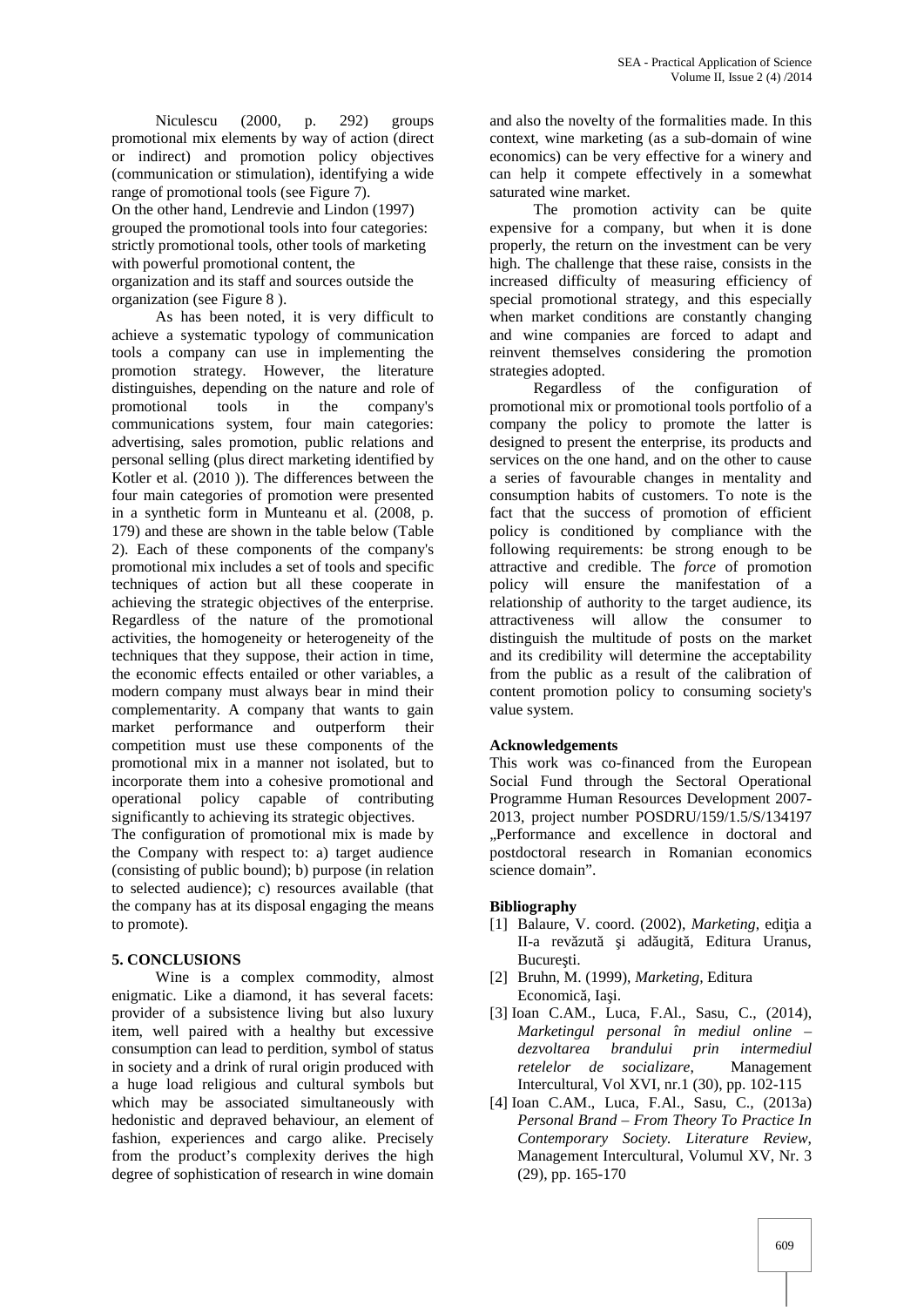- [5] Ioan C.AM., Luca, F.Al., Sasu, C, (2013b), *The Specificity Of Personal Brand. Literature Review*, Management Intercultural, Volumul XV, Nr. 3 (29), pp. 171-182.
- [6] Kotler, P., Armstrong, G., Hoon A.S., Meng; L.S., Tiong, T.C., Yau, O. (2009), *Principles of Marketing: A Global Perspective*, Pearson Education, SUA.
- [7] Kotler, P., Bowen J.T., Makens, J.C. (2010), *Marketing for hospitality and tourism, edi ia a* 5a, Prentice Hall, Upper Saddle River, NJ.
- [8] Lendrevie, J., Lindon, D. (1997), *Mercator,* Paris: Dalloz.
- [9] Matei-Gherman, C. (2010), *Marketing:* diferen iere i pozi ionare, Editura Tehnopress, Ia i.
- [10]Munteanu, C., Maxim, E., Sasu, C., Prutianu, , Zai, A, Manolic, A., Jijie, T., Monoranu, A. (2008), *Marketing. Principii, practici,*  $orizon turi$ , Editura Sedcom Libris, Ia i.
- [11] Munteanu, V.A (2006), *Marketing: tiin a i arta afacerilor*, Editura Tipo Moldova, Ia i.
- [12]Niculescu, E. (2000), *Marketing modern – concepte, tehnici, strategii*, Editura Polirom, Ia i.
- [13] Prutianu, , Munteanu, C., .a. (2004), *Inteligen a marketing plus*, Editura Polirom, Ia i.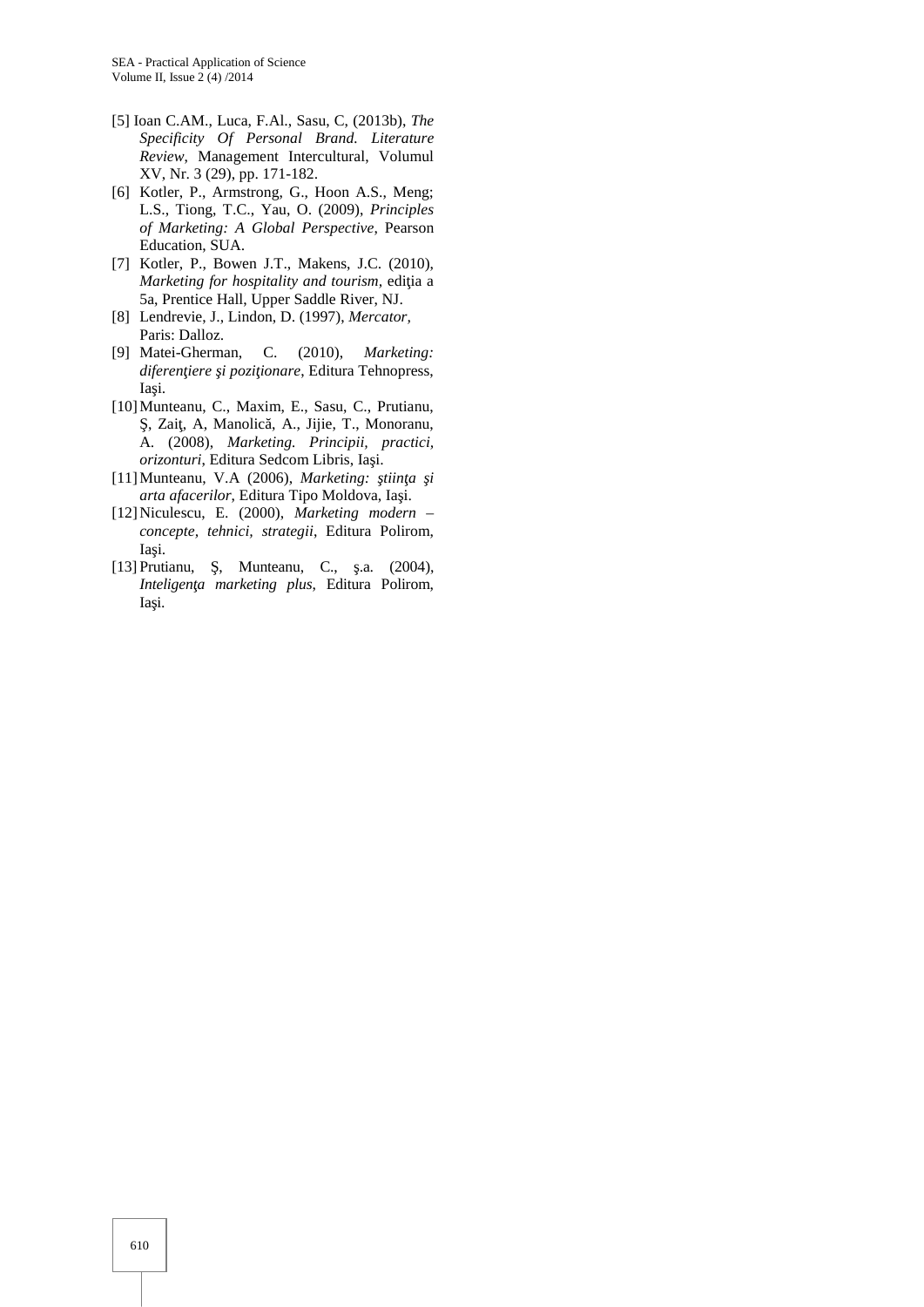



**Figure 3 Developing a promotional strategy in nine steps** *Source: made by author after CBI*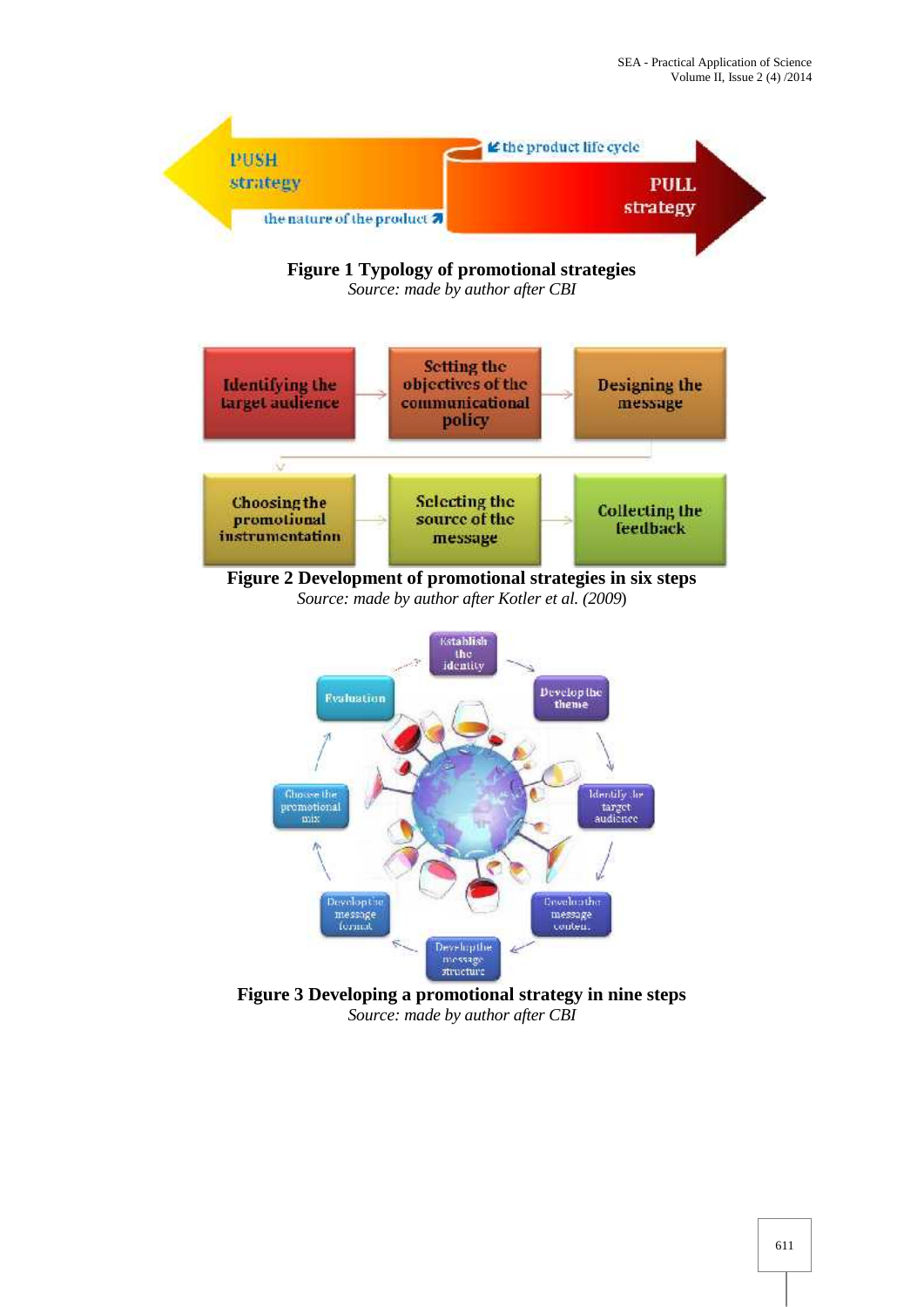

**Figure 4. Developing a promotional strategy in ten steps** *Source: made by author after Munteanu (2006)*



**Figure 5 Typology of promotional strategies**

*Source: realized and adapted by the author after Balaure et al. (2002)*



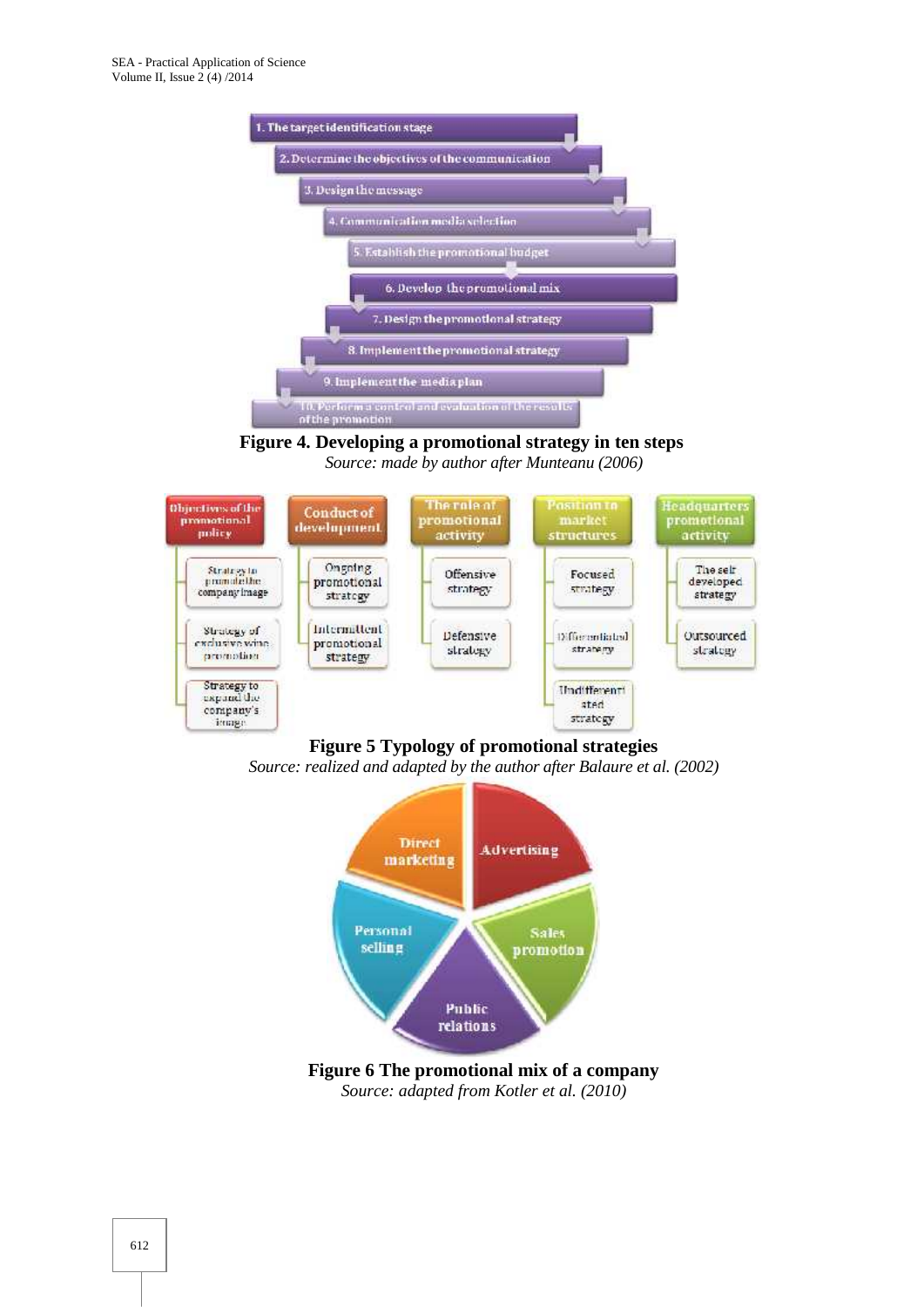





### **Figure 8 Types of promotional tools**

*Source: own realization after Lendrevie and Lindon (1997, p. 373)*